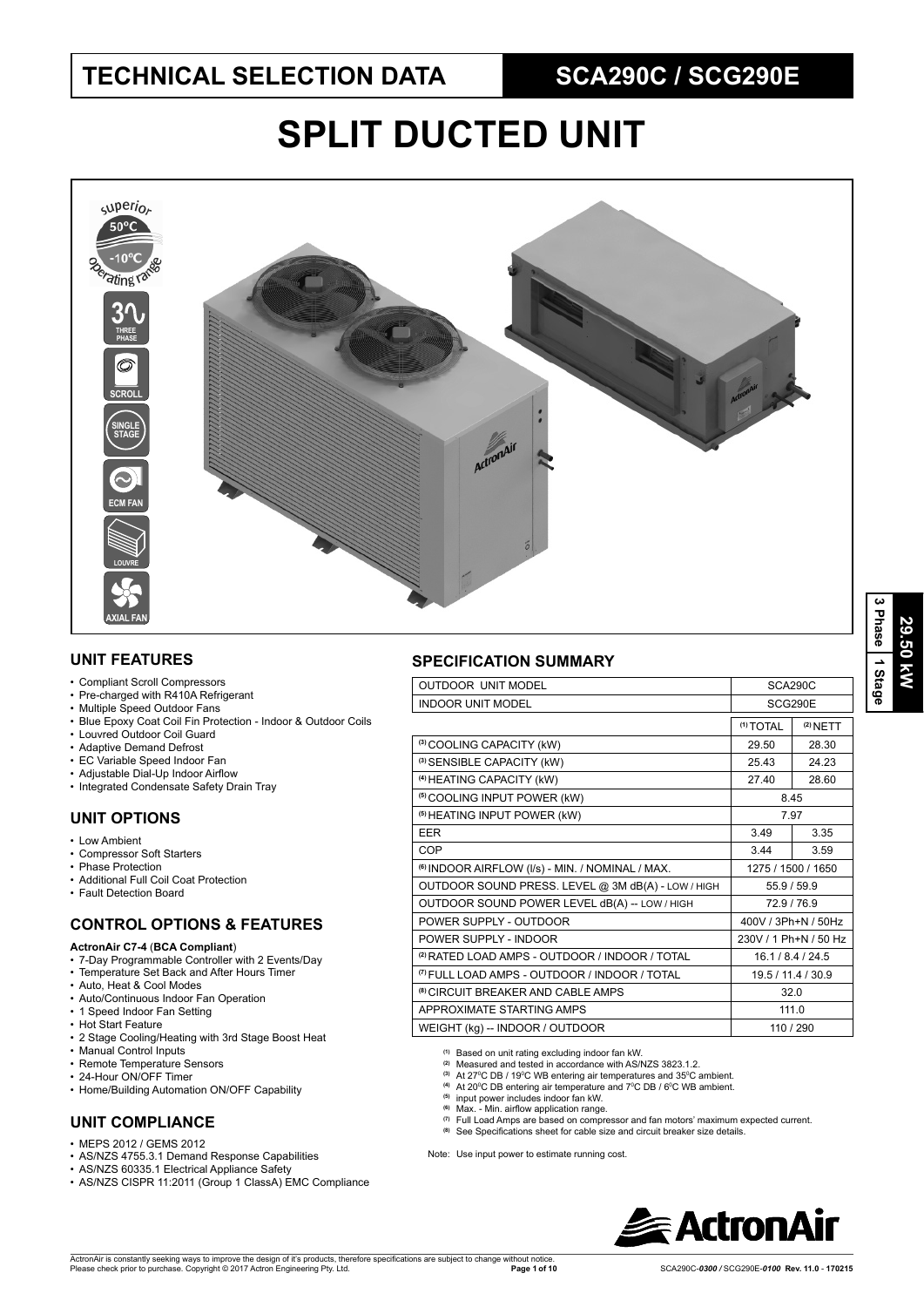# **CAPACITY SELECTION DATA <b>SCA290C** / SCG290E

**COOLING PERFORMANCE**

| <u>UUULING PERFURMANUE</u> |                 |                 |       |       |       |       |       |                                         |       |       |       |       |       |
|----------------------------|-----------------|-----------------|-------|-------|-------|-------|-------|-----------------------------------------|-------|-------|-------|-------|-------|
| <b>AIR ENTERING</b>        |                 | <b>TOTAL</b>    |       |       |       |       |       | <b>TOTAL SENSIBLE CAPACITY - KW</b>     |       |       |       |       |       |
| <b>OUTDOOR</b>             | <b>INDOOR</b>   | <b>CAPACITY</b> |       |       |       |       |       | AT DB TEMPERATURE ONTO INDOOR COIL - °C |       |       |       |       |       |
| DB-°C                      | WB-°C           | kW              | 20    | 21    | 22    | 23    | 24    | 25                                      | 26    | 27    | 28    | 29    | 30    |
|                            | 16              | 29.88           | 20.27 | 22.01 | 23.48 | 25.14 | 26.73 | 28.30                                   | 29.64 |       |       |       |       |
|                            | 17              | 30.55           | 18.47 | 20.23 | 21.99 | 23.44 | 25.13 | 26.77                                   | 28.31 | 29.78 | 31.02 |       |       |
|                            | 18              | 31.41           | 16.67 | 18.42 | 20.17 | 21.92 | 23.67 | 25.09                                   | 26.72 | 28.30 | 29.79 | 31.23 |       |
| 25                         | 19              | 32.30           | 14.80 | 16.60 | 18.38 | 20.12 | 21.85 | 23.57                                   | 25.00 | 26.67 | 28.28 | 29.83 | 31.27 |
|                            | $\overline{20}$ | 33.16           | 12.95 | 14.76 | 16.51 | 18.31 | 20.03 | 21.78                                   | 23.49 | 24.93 | 26.61 | 28.23 | 29.82 |
|                            | $\overline{21}$ | 34.07           |       | 12.86 | 14.66 | 16.47 | 18.22 | 19.96                                   | 21.70 | 23.44 | 24.84 | 26.56 | 28.20 |
|                            | 22              | 35.10           |       |       | 12.79 | 14.57 | 16.36 | 18.13                                   | 19.90 | 21.62 | 23.35 | 25.09 | 26.45 |
|                            | 16              | 28.86           | 19.69 | 21.42 | 22.88 | 24.54 | 26.15 | 27.64                                   | 28.84 |       |       |       |       |
|                            | 17              | 29.40           | 17.91 | 19.64 | 21.38 | 22.86 | 24.53 | 26.16                                   | 27.71 | 29.12 |       |       |       |
|                            | 18              | 30.14           | 16.08 | 17.84 | 19.59 | 21.33 | 22.79 | 24.47                                   | 26.12 | 27.70 | 29.16 | 30.48 |       |
| 30                         | 19              | 30.97           | 14.25 | 16.04 | 17.79 | 19.55 | 21.27 | 23.00                                   | 24.41 | 26.08 | 27.69 | 29.22 | 30.61 |
|                            | 20              | 31.83           | 12.39 | 14.18 | 15.96 | 17.75 | 19.49 | 21.23                                   | 22.92 | 24.39 | 26.03 | 27.65 | 29.21 |
|                            | 21              | 32.69           |       | 12.31 | 14.12 | 15.89 | 17.66 | 19.40                                   | 21.16 | 22.87 | 24.31 | 25.98 | 27.58 |
|                            | $\overline{22}$ | 33.67           |       |       | 12.23 | 14.04 | 15.83 | 17.59                                   | 19.35 | 21.06 | 22.79 | 24.21 | 25.89 |
|                            | $\overline{16}$ | 27.73           | 19.03 | 20.78 | 22.23 | 23.89 | 25.42 | 26.91                                   |       |       |       |       |       |
|                            | 17              | 27.95           | 17.26 | 18.99 | 20.73 | 22.21 | 23.85 | 25.47                                   | 26.97 | 28.18 |       |       |       |
|                            | $\overline{18}$ | 28.71           | 15.44 | 17.20 | 18.95 | 20.69 | 22.15 | 23.81                                   | 25.45 | 27.00 | 28.42 |       |       |
| 35                         | 19              | 29.50           | 13.63 | 15.38 | 17.17 | 18.91 | 20.66 | 22.09                                   | 23.78 | 25.43 | 27.01 | 28.50 | 29.77 |
|                            | $\overline{20}$ | 30.29           | 11.76 | 13.56 | 15.34 | 17.10 | 18.85 | 20.58                                   | 22.30 | 23.74 | 25.36 | 26.97 | 28.51 |
|                            | 21              | 31.11           |       | 11.69 | 13.49 | 15.28 | 17.03 | 18.77                                   | 20.50 | 22.25 | 23.64 | 25.33 | 26.93 |
|                            | $\overline{22}$ | 32.03           |       |       | 11.62 | 13.43 | 15.19 | 16.95                                   | 18.69 | 20.44 | 22.16 | 23.59 | 25.24 |
|                            | 16              | 26.46           | 18.32 | 19.81 | 21.48 | 23.12 | 24.64 | 25.92                                   |       |       |       |       |       |
|                            | 17              | 26.48           | 16.55 | 18.28 | 20.00 | 21.46 | 23.10 | 24.68                                   | 26.14 |       |       |       |       |
|                            | $\overline{18}$ | 27.14           | 14.75 | 16.50 | 18.26 | 19.99 | 21.41 | 23.08                                   | 24.69 | 26.22 | 27.51 |       |       |
| 40                         | 19              | 27.85           | 12.91 | 14.68 | 16.45 | 18.19 | 19.92 | 21.38                                   | 23.04 | 24.68 | 26.24 | 27.64 |       |
|                            | 20              | 28.53           | 11.05 | 12.84 | 14.65 | 16.39 | 18.15 | 19.87                                   | 21.34 | 23.00 | 24.61 | 26.22 | 27.73 |
|                            | 21              | 29.35           |       | 11.01 | 12.79 | 14.56 | 16.32 | 18.08                                   | 19.80 | 21.53 | 22.95 | 24.58 | 26.18 |
|                            | $\overline{22}$ | 30.22           |       |       | 10.91 | 12.72 | 14.51 | 16.26                                   | 18.02 | 19.74 | 21.45 | 22.89 | 24.52 |
|                            | 16              | 25.03           | 17.55 | 19.06 | 20.68 | 22.31 | 23.73 |                                         |       |       |       |       |       |
|                            | $\overline{17}$ | 25.04           | 15.79 | 17.52 | 19.03 | 20.65 | 22.30 | 23.79                                   |       |       |       |       |       |
|                            | 18              | 25.40           | 13.99 | 15.76 | 17.49 | 19.00 | 20.64 | 22.29                                   | 23.87 |       |       |       |       |
| 45                         | 19              | 26.08           | 12.18 | 13.96 | 15.71 | 17.45 | 19.17 | 20.62                                   | 22.27 | 23.87 | 25.34 |       |       |
|                            | 20              | 26.72           | 10.34 | 12.11 | 13.91 | 15.66 | 17.40 | 19.12                                   | 20.59 | 22.21 | 23.83 | 25.39 | 26.76 |
|                            | 21              | 27.52           |       | 10.27 | 12.07 | 13.84 | 15.61 | 17.34                                   | 19.08 | 20.54 | 22.18 | 23.78 | 25.40 |
|                            | 22              | 28.29           |       |       | 10.20 | 12.02 | 13.77 | 15.55                                   | 17.29 | 19.01 | 20.48 | 22.15 | 23.77 |
|                            | 16              | 23.48           | 16.71 | 18.21 | 19.82 | 21.39 | 22.67 |                                         |       |       |       |       |       |
|                            | 17              | 23.49           | 14.98 | 16.71 | 18.20 | 19.82 | 21.41 | 22.80                                   |       |       |       |       |       |
| 50                         | 18              | 23.50           | 13.19 | 14.93 | 16.67 | 18.17 | 19.79 | 21.41                                   | 22.91 |       |       |       |       |
|                            | 19              | 24.18           | 11.39 | 13.14 | 14.89 | 16.64 | 18.14 | 19.78                                   | 21.41 | 22.96 | 24.29 |       |       |
|                            | $\overline{20}$ | 24.71           | 9.54  | 11.34 | 13.10 | 14.86 | 16.59 | 18.30                                   | 19.75 | 21.36 | 22.94 | 24.40 |       |
|                            | $\overline{21}$ | 25.43           |       | 9.51  | 11.28 | 13.05 | 14.80 | 16.54                                   | 18.24 | 19.71 | 21.33 | 22.92 | 24.47 |
|                            | 22              | 26.15           |       |       | 9.44  | 11.21 | 12.47 | 14.75                                   | 16.49 | 18.19 | 19.68 | 21.28 | 22.90 |

#### **HEATING PERFORMANCE**

| <b>WB TEMP</b><br>ON OD | <b>HEATING CAPACITY - kW</b><br>AT DB ENTERING INDOOR - °C |       |       |       |       |       |       |       |       |       |  |  |  |
|-------------------------|------------------------------------------------------------|-------|-------|-------|-------|-------|-------|-------|-------|-------|--|--|--|
| <b>COIL- ºC</b>         | 16                                                         |       | 18    |       | 20    |       | 22    |       | 24    |       |  |  |  |
|                         | ΤН                                                         | ıн    | ΤН    | ıн    | ΤН    | IН    | ΤН    | ін    | TН    | ıн    |  |  |  |
| $-10$                   | 18.17                                                      | 17.44 | 18.08 | 17.36 | 17.98 | 17.26 | 17.90 | 17.19 | 17.81 | 17.10 |  |  |  |
| -8                      | 19.20                                                      | 18.24 | 19.10 | 18.14 | 18.99 | 18.04 | 18.89 | 17.94 | 18.79 | 17.85 |  |  |  |
| -6                      | 20.28                                                      | 19.06 | 20.16 | 18.95 | 20.04 | 18.83 | 19.91 | 18.72 | 19.78 | 18.59 |  |  |  |
| $-4$                    | 21.44                                                      | 19.73 | 21.30 | 19.59 | 21.15 | 19.46 | 21.02 | 19.34 | 20.87 | 19.20 |  |  |  |
| $-2$                    | 22.64                                                      | 20.15 | 22.48 | 20.01 | 22.32 | 19.87 | 22.16 | 19.72 | 22.00 | 19.58 |  |  |  |
| $\Omega$                | 23.93                                                      | 21.06 | 23.76 | 20.91 | 23.58 | 20.75 | 23.41 | 20.60 | 23.23 | 20.44 |  |  |  |
| $\overline{2}$          | 25.17                                                      | 22.90 | 24.98 | 22.73 | 24.78 | 22.55 | 24.58 | 22.36 | 24.38 | 22.18 |  |  |  |
| 4                       | 26.50                                                      | 26.50 | 26.27 | 26.27 | 26.06 | 26.06 | 25.84 | 25.84 | 25.60 | 25.60 |  |  |  |
| 6                       | 27.87                                                      | 27.87 | 27.63 | 27.63 | 27.40 | 27.40 | 27.23 | 27.23 | 26.98 | 26.98 |  |  |  |
| 8                       | 29.36                                                      | 29.36 | 29.19 | 29.19 | 28.93 | 28.93 | 28.66 | 28.66 | 28.38 | 28.38 |  |  |  |
| 10                      | 31.02                                                      | 31.02 | 30.74 | 30.74 | 30.45 | 30.45 | 30.16 | 30.16 | 29.85 | 29.85 |  |  |  |
| 12                      | 32.66                                                      | 32.66 | 32.34 | 32.34 | 32.03 | 32.03 | 31.71 | 31.71 | 31.38 | 31.38 |  |  |  |
| 14                      | 34.37                                                      | 34.37 | 34.03 | 34.03 | 33.67 | 33.67 | 33.33 | 33.33 | 32.97 | 32.97 |  |  |  |
| 16                      | 36.13                                                      | 36.13 | 35.76 | 35.76 | 35.38 | 35.38 | 34.99 | 34.99 | 34.62 | 34.62 |  |  |  |
| 18                      | 37.96                                                      | 37.96 | 37.55 | 37.55 | 37.15 | 37.15 | 36.75 | 36.75 | 36.32 | 36.32 |  |  |  |

| <b>AIRFLOW CORRECTION MULTIPLIER</b> |        |        |       |                |             |                  |
|--------------------------------------|--------|--------|-------|----------------|-------------|------------------|
| % VARIATION                          | $-15%$ | $-10%$ | $-5%$ | <b>NOMINAL</b> | $+5%$       | $+10%$           |
| INIOMDB AIBEI QIM UIB                | 107E   | 12E    | 110E  | <b>AEOO</b>    | <b>4575</b> | 10E <sub>D</sub> |

| 70 VARIATION                | -1370 | -1070 | -570  | INUMINAL | TJ 70 | T1U70   |
|-----------------------------|-------|-------|-------|----------|-------|---------|
| <b>INDOOR AIRFLOW (I/s)</b> | 1275  | 1350  | 1425  | 1500     | 1575  | 1650    |
| TOTAL COOLING               | 0.972 | 0.982 | 0.991 | 1.00     | 1.008 | 1 0 1 4 |
| SENSIBLE COOLING            | 0.919 | 0.947 | 0.973 | 1.00     | 1.027 | 1.053   |
| <b>HEATING FACTOR</b>       | 0.991 | 0.994 | 0.997 | 1.00     | 1.002 | 1.004   |
|                             |       |       |       |          |       |         |

| 30 <sub>m</sub> | 40 <sub>m</sub> | 50 <sub>m</sub> | 60 <sub>m</sub> |
|-----------------|-----------------|-----------------|-----------------|
|                 |                 |                 |                 |
| 0.987           | 0.982           | 0.977           | 0.972           |
| 1.000           |                 |                 | 1.000           |
|                 |                 | 1.000           | 1.000           |

Correction multipliers are based on horizontal pipe runs.

ActronAir is constantly seeking ways to improve the design of it's products, therefore specifications are subject to change without notice.<br>Please check prior to purchase. Copyright © 2017 Actron Engineering Pty. Ltd.

- **TH -** Total Heating Capacity (kW).
- **IH Integrated Heating Capacity (kW)**<br>Includes defrost losses.

**NOTES:**

- 1. No allowance has been made for the effect of indoor fan motor.
- 2. Selection tables are based on nominal airflows. Correction factors must be applied for selection away from these conditions.

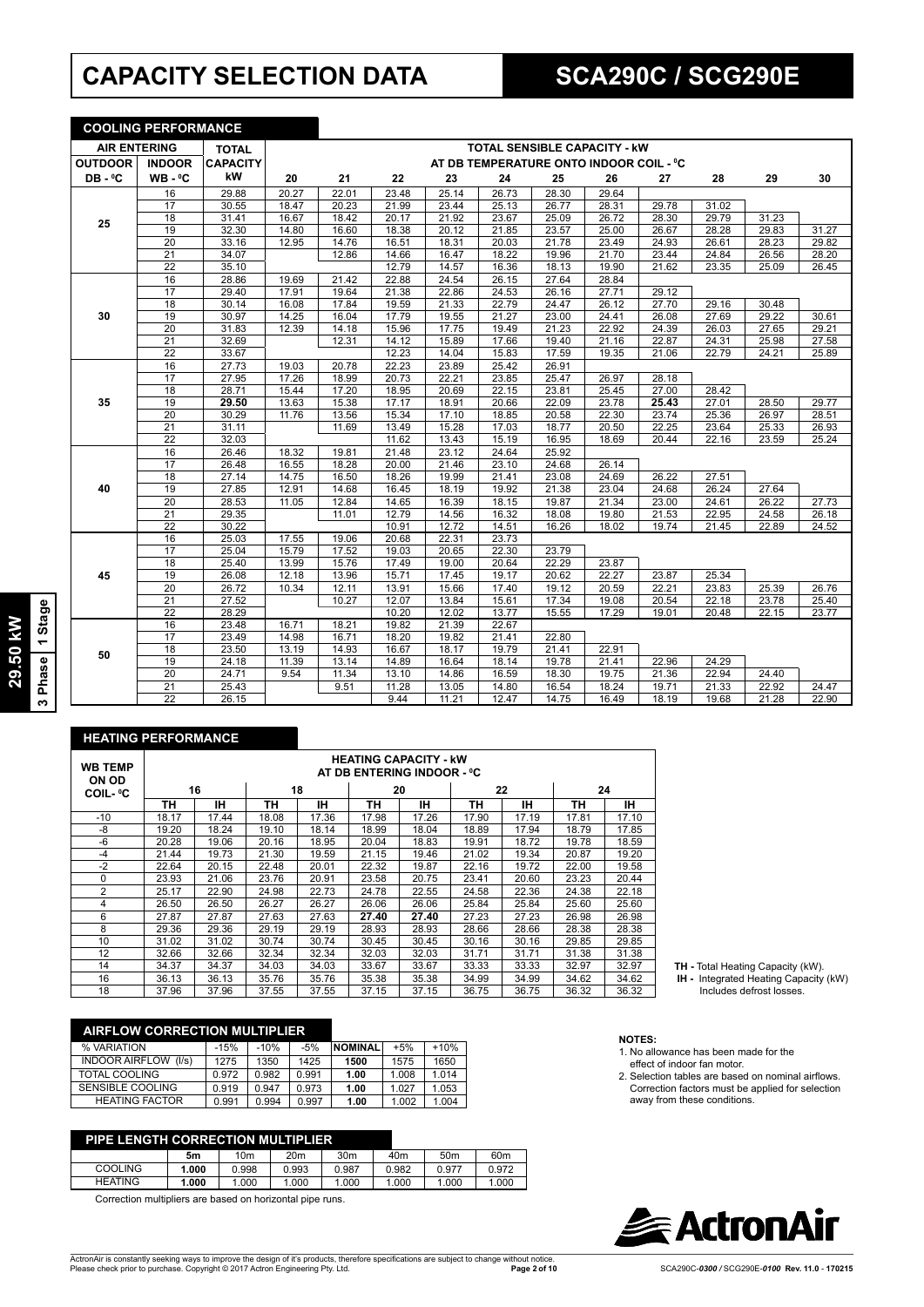# **INDOOR FAN DATA / FAN CURVE SCA290C / SCG290E**

|                      |       | <b>EXTERNAL STATIC PRESSURE (Pa)</b> |       |      |       |      |       |      |       |      |                |     |  |
|----------------------|-------|--------------------------------------|-------|------|-------|------|-------|------|-------|------|----------------|-----|--|
| 50<br><b>AIRFLOW</b> |       |                                      | 100   |      | 150   |      |       | 200  |       | 250  |                | 300 |  |
| (I/s)                | % PWM | W                                    | % PWM | W    | % PWM | w    | % PWM | W    | % PWM | W    | % PWM          | W   |  |
| 1275                 | ---   | $---$                                | ---   | ---  | 53    | 801  | 57    | 924  | 62    | 1093 |                |     |  |
| 1300                 | ---   | $---$                                | ---   | ---  | 54    | 810  | 58    | 947  | 63    | 1112 |                |     |  |
| 1350                 | ---   | ---                                  | 52    | 741  | 57    | 870  | 61    | 1012 | 66    | 1178 |                |     |  |
| 1400                 | 51    | 677                                  | 55    | 776  | 60    | 922  | 64    | 1070 | 69    | 1245 | MOTOR / BLOWER |     |  |
| 1450                 | 54    | 709                                  | 58    | 838  | 63    | 989  | 67    | 1141 | 73    | 1312 | <b>LIMIT</b>   |     |  |
| 1500                 | 57    | 762                                  | 61    | 902  | 66    | 1052 | 70    | 1214 | 76    | 1380 |                |     |  |
| 1550                 | 60    | 838                                  | 65    | 972  | 69    | 1132 | 74    | 1298 | 80    | 1458 |                |     |  |
| 1600                 | 64    | 899                                  | 68    | 1042 | 73    | 1211 | 78    | 1375 | 84    | 1528 |                |     |  |
| 1650                 | 67    | 979                                  | 72    | 1132 | 77    | 1300 | 82    | 1458 | 88    | 1676 |                |     |  |

#### **NOTES:**

**W** = Indoor Fan Power, Watts

**PWM** = Pulse Width Modulation Setting, % PWM

(Adjustable through CPI3-1 Board located in electrical panel).

Factory PWM Setting = 61 % PWM for 100 Pa.

- Data in the box indicates Factory Default Setting.







**Nominal Airfl ow = 1500 l/s**

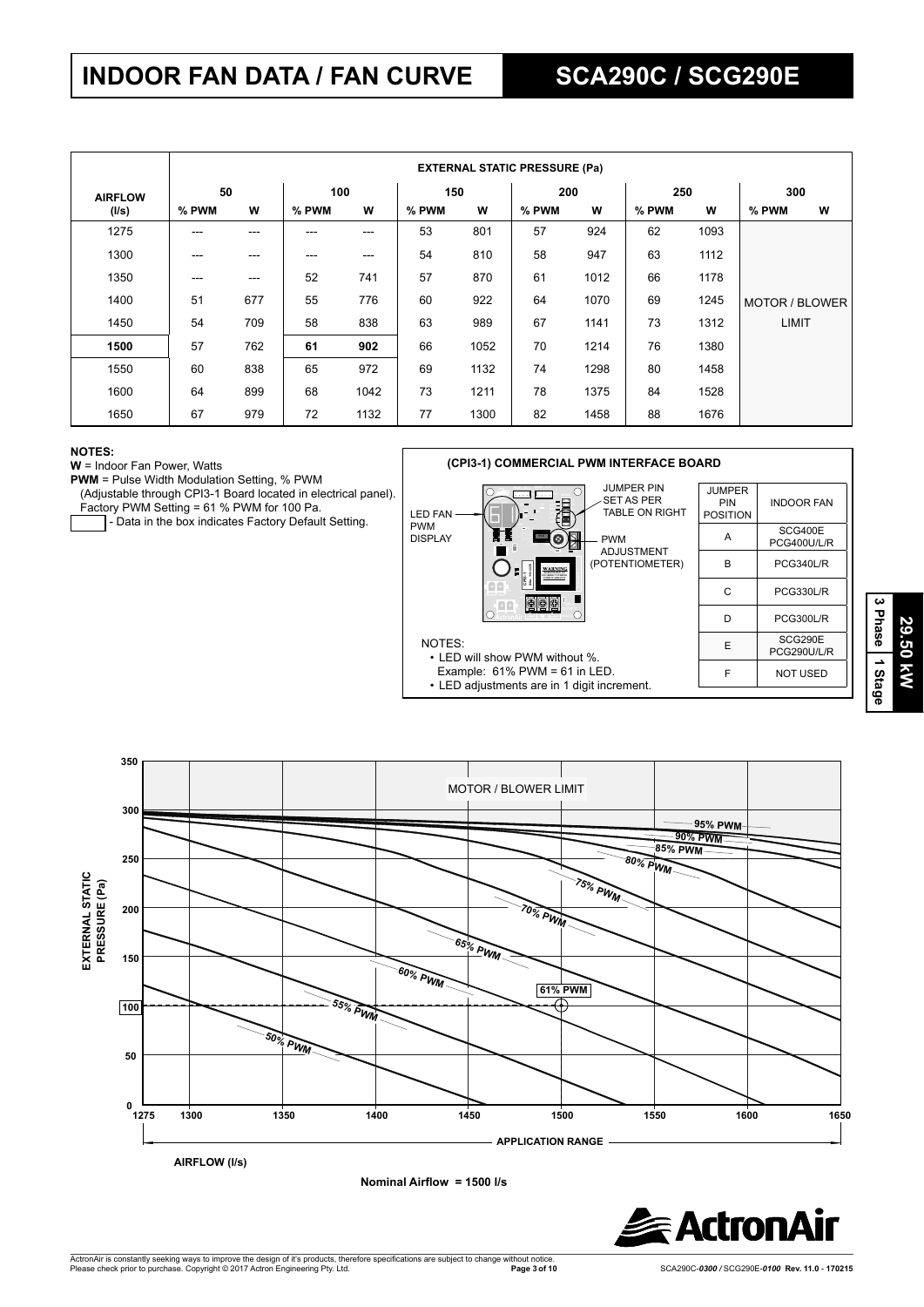# **OUTDOOR UNIT DIMENSIONS SCA290C**

## $\bullet$  **OUTDOOR UNIT - STANDARD MODEL**



| UNIT MODEL NUMBER | <b>UNIT</b><br><b>WEIGHT</b> | <b>CORNER WEIGHTS (kg)</b> |      |      |           |      |           |  |  |  |
|-------------------|------------------------------|----------------------------|------|------|-----------|------|-----------|--|--|--|
|                   | (kg)                         | LF                         | RF   | LR   | <b>RR</b> | LM   | <b>RM</b> |  |  |  |
| SCA290C           | 290                          | 90.0                       | 84.1 | 23.2 | 33.8      | 30.9 | 28.0      |  |  |  |

## **MINIMUM SERVICE ACCESS CLEARANCES & AIRFLOW SPACE ALLOWANCES**





**29.50 kW 3 Phase 1 Stage**

3 Phase 1 Stage 29.50 kW

ActronAir is constantly seeking ways to improve the design of it's products, therefore specifications are subject to change without notice.<br>Please check prior to purchase. Copyright © 2017 Actron Engineering Pty. Ltd.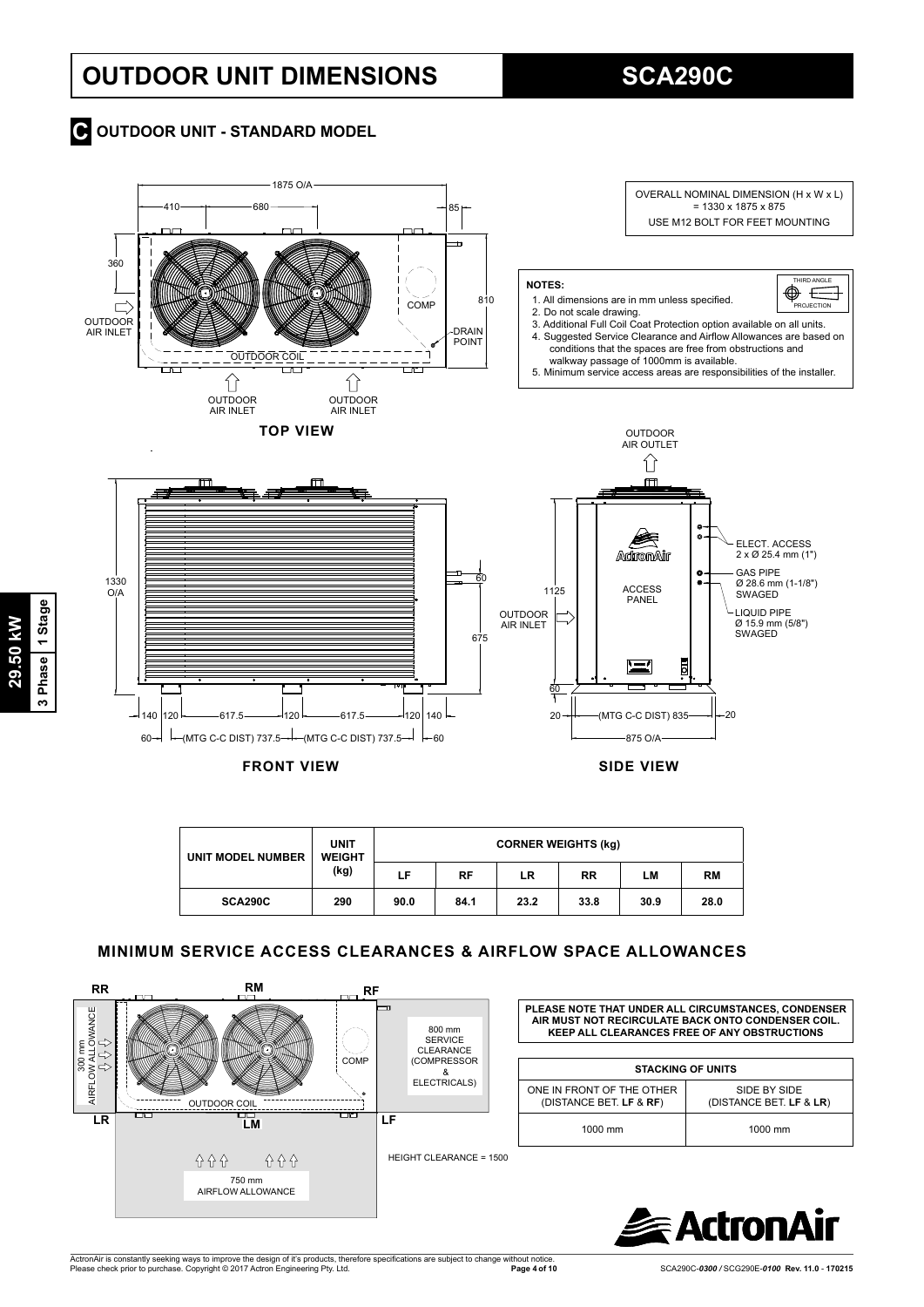# **INDOOR UNIT DIMENSIONS SCG290E**

## **INDOOR UNIT - STANDARD MODEL E**



**FRONT VIEW SIDE VIEW**

1495

OVERALL NOMINAL DIMENSION (H x W x L) = 535 x 1530 x 770 SUPPLY DUCT (H x W) = 370 x 1065 RETURN DUCT = 435 x 1200 DRAIN CONNECTION = 25mm ID



| UNIT MODEL NUMBER | <b>UNIT</b><br><b>WEIGHT</b><br>(kg) | <b>CORNER WEIGHTS (kg)</b> |           |     |           |     |           |  |  |
|-------------------|--------------------------------------|----------------------------|-----------|-----|-----------|-----|-----------|--|--|
|                   |                                      | LF                         | <b>RF</b> | LR  | <b>RR</b> | LМ  | <b>RM</b> |  |  |
| SCG290E           | 110                                  | N/A                        | N/A       | N/A | N/A       | N/A | N/A       |  |  |

95

## **MINIMUM SERVICE ACCESS CLEARANCES & AIRFLOW SPACE ALLOWANCES**

| <b>STACKING OF UNITS</b>                             |                                         | <b>NOTES:</b>                                                                                                                                                              | THIRD ANGLE              |
|------------------------------------------------------|-----------------------------------------|----------------------------------------------------------------------------------------------------------------------------------------------------------------------------|--------------------------|
| ONE IN FRONT OF THE OTHER<br>(DISTANCE BET. LF & RF) | SIDE BY SIDE<br>(DISTANCE BET. LF & LR) | 1. All dimensions are in mm unless specified.<br>2. Do not scale drawing.<br>3. Additional Full Coil Coat Protection option available on all units.                        | ⊕<br>-----<br>PROJECTION |
| DUCT WORK                                            | 1200 mm                                 | 4. Suggested Service Clearance and Airflow Allowances are based on<br>conditions that the spaces are free from obstructions and<br>walkway passage of 1000mm is available. |                          |
|                                                      |                                         | 5. Minimum service access areas are responsibilities of the installer.                                                                                                     |                          |



29.50 KW **29.50 kW 1 Stage**

**3 Phase**

ActronAir is constantly seeking ways to improve the design of it's products, therefore specifications are subject to change without notice.<br>Please check prior to purchase. Copyright © 2017 Actron Engineering Pty. Ltd.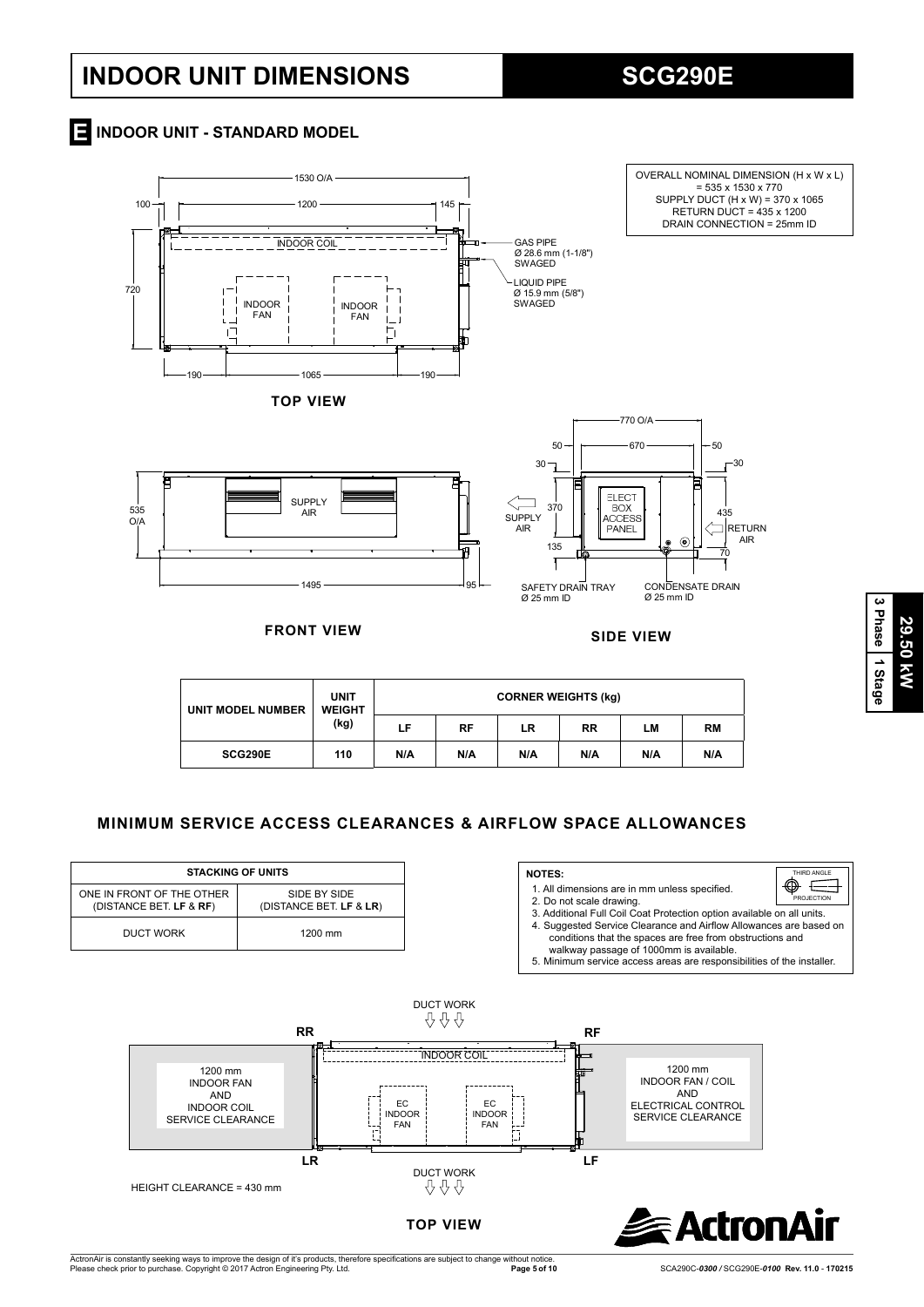## **Outdoor Radiated**

## **Sound Power**

| Level (SWL) |  |
|-------------|--|
|-------------|--|

| Fan Speed | Sound Power Level<br>dB(A) |      | Octave Band Centre Frequency (Hz), dB |      |      |      |      |      |  |  |  |
|-----------|----------------------------|------|---------------------------------------|------|------|------|------|------|--|--|--|
|           |                            | 125  | 250                                   | 500  | 1k   | 2k   | 4k   | 8k   |  |  |  |
| LOW       | 72.9                       | 74.5 | 72.8                                  | 70.3 | 68.0 | 64.8 | 58.1 | 50.3 |  |  |  |
| High      | 76.9                       | 78.5 | 76.4                                  | 74.8 | 71.9 | 68.2 | 62.6 | 56.4 |  |  |  |

## **Indoor Outlet**

### **Sound Power**

**Level (SWL)**

| <b>Airflow Setting</b> | Airflow<br>Li/s | Sound<br>Power Level<br>dB(A) | Octave Band Centre Frequency (Hz), dB |      |      |      |      |      |      |
|------------------------|-----------------|-------------------------------|---------------------------------------|------|------|------|------|------|------|
|                        |                 |                               | 125                                   | 250  | 500  | 1k   | 2k   | 4k   | 8k   |
| Nominal                | 1500            | 76.1                          | 74.0                                  | 71.1 | 72.3 | 71.5 | 68.7 | 66.3 | 60.1 |

### **OUTDOOR RADIATED INDOOR OUTLET**





## **NOTES:**

- 1. Radiated sound power levels are based on ISO 3743-2.
- 2. Outlet sound power levels are based on ISO 13347-2.

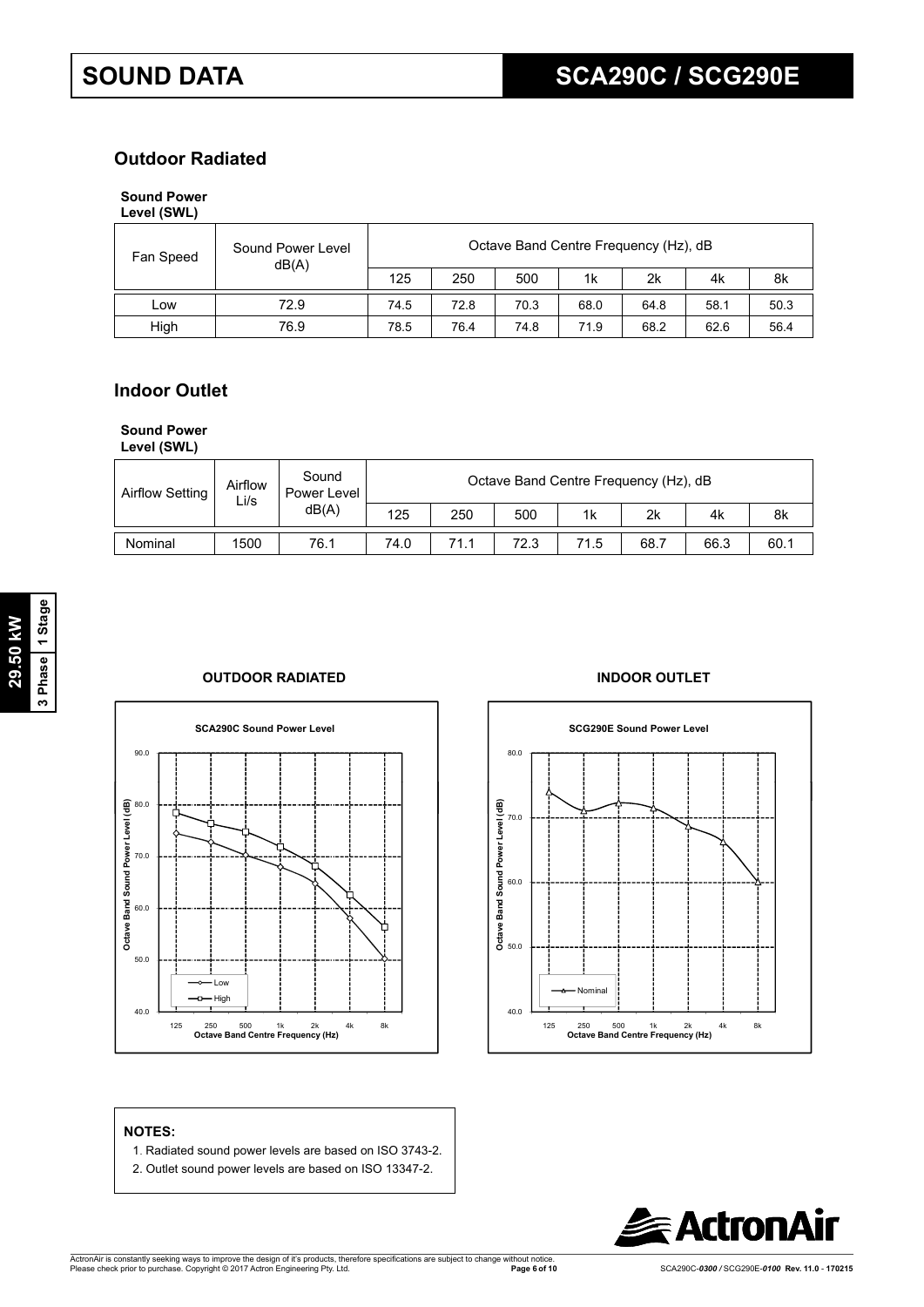# **SPECIFICATIONS SCA290C / SCG290E**

| <b>CONSTRUCTION</b>                                                                                                                                                                          |                                                                                  |
|----------------------------------------------------------------------------------------------------------------------------------------------------------------------------------------------|----------------------------------------------------------------------------------|
| CABINET (Indoor Unit)                                                                                                                                                                        | 0.5 - 1.2 mm Galvanized Steel                                                    |
| CABINET (Outdoor Unit)                                                                                                                                                                       | 0.9 - 1.6 mm ZA & Galv. Steel                                                    |
| SURFACE FINISH (Outdoor Unit)                                                                                                                                                                | 65 µ Baked Polyester Powder Coat                                                 |
| <b>INSULATION (Indoor Unit)</b>                                                                                                                                                              |                                                                                  |
| <b>TYPE</b>                                                                                                                                                                                  | 10 mm Foil Faced Polyethylene<br>15 mm Expanded Polystyrene                      |
| <b>ELECTRICAL</b>                                                                                                                                                                            |                                                                                  |
| <b>OUTDOOR UNIT</b>                                                                                                                                                                          |                                                                                  |
| Power Supply - 50 Hz                                                                                                                                                                         | 400 Volts x 3 Phase + Neutral                                                    |
| Voltage Range (min - max)                                                                                                                                                                    | 380 V - 440 V                                                                    |
| Full Load Amps*                                                                                                                                                                              | 19.5                                                                             |
| Rated Load Amps**                                                                                                                                                                            | 16.1                                                                             |
| <b>Approximate Starting Amps</b>                                                                                                                                                             | 111.0                                                                            |
| IP Rating<br><b>INDOOR UNIT</b>                                                                                                                                                              | <b>IP44</b>                                                                      |
| Power Supply - 50 Hz                                                                                                                                                                         | 230 Volts x 1 Phase + Neutral                                                    |
| Voltage Range (min - max)                                                                                                                                                                    | 216 V - 253 V                                                                    |
| Full Load Amps*                                                                                                                                                                              | 11.4                                                                             |
| IP Rating                                                                                                                                                                                    | IP <sub>20</sub>                                                                 |
| OUTDOOR & INDOOR UNIT (TOTAL)                                                                                                                                                                |                                                                                  |
| Full Load Amps* - Phase 1                                                                                                                                                                    | 30.9                                                                             |
| Full Load Amps* - Phase 2 & 3                                                                                                                                                                | 16.3 & 17.1                                                                      |
| Rated Load Amps**                                                                                                                                                                            | 24.5                                                                             |
| IMPORTANT - The local electricity authority may require limits on starting current and<br>voltage drop, please check prior to purchase.                                                      |                                                                                  |
| $\star$                                                                                                                                                                                      | Full Load Amps are based on Compressor and Fan Motor's maximum expected current. |
| ** Rated Load Amps are measured and tested in accordance with AS/NZS3823.1.2.                                                                                                                |                                                                                  |
|                                                                                                                                                                                              |                                                                                  |
| <b>CABLE SIZE &amp; CIRCUIT BREAKER SIZE</b><br>Suggested minimum cable size should be used as a guide only, refer to AS/NZS 3000<br>"Australian/New Zealand Wiring Rules" for more details. |                                                                                  |
|                                                                                                                                                                                              |                                                                                  |
| Cable Size (main line)                                                                                                                                                                       |                                                                                  |
| Cable Size (indoor to outdoor wire)                                                                                                                                                          | 6.0 mm <sup>2</sup> (SUGGESTED MINIMUM)                                          |
| Circuit Breaker Size                                                                                                                                                                         | 32.0 Amps                                                                        |
|                                                                                                                                                                                              |                                                                                  |
|                                                                                                                                                                                              |                                                                                  |
| <b>OUTDOOR COIL</b><br><b>TUBE TYPE</b><br><b>FIN TYPE</b>                                                                                                                                   | Copper - Rifle Bore<br>Aluminium - Wave                                          |
| FACE AREA (m sqr)                                                                                                                                                                            | 2.51                                                                             |
| FIN SPACING (per m)                                                                                                                                                                          | 630                                                                              |
|                                                                                                                                                                                              |                                                                                  |
|                                                                                                                                                                                              |                                                                                  |
| <b>COIL COATING</b><br><b>ROWS</b><br><b>OUTDOOR FAN</b>                                                                                                                                     |                                                                                  |
| NUMBER OF FANS x TYPE                                                                                                                                                                        | 2 x Axial                                                                        |
|                                                                                                                                                                                              | 4                                                                                |
| NUMBER OF BLADES PER FAN<br>DIAMETER (mm)                                                                                                                                                    | 560                                                                              |
|                                                                                                                                                                                              | 0.37                                                                             |
|                                                                                                                                                                                              | 6 Pole External Rotor / Direct                                                   |
|                                                                                                                                                                                              | 2 Speed via Capacitor                                                            |
| The standard type outdoor fans fitted to this unit will accept up to 5Pa<br>of external static resistance.                                                                                   |                                                                                  |
|                                                                                                                                                                                              |                                                                                  |
|                                                                                                                                                                                              | 1.5 mm <sup>2</sup> (SUGGESTED MINIMUM)<br>Blue Epoxy Coat Coil Fin Protection   |
|                                                                                                                                                                                              | Copper - Rifle Bore<br>Aluminium - Louvre                                        |
|                                                                                                                                                                                              | 0.863                                                                            |
| <b>OUTPUT KW</b><br><b>MOTOR TYPE / DRIVE TYPE</b><br><b>FAN SPEED CONTROL</b><br><b>INDOOR COIL</b><br><b>TUBE TYPE</b><br><b>FIN TYPE</b><br>FACE ARE (m sqr)                              | 472                                                                              |
|                                                                                                                                                                                              | Blue Epoxy Coat Coil Fin Protection                                              |
|                                                                                                                                                                                              |                                                                                  |
|                                                                                                                                                                                              |                                                                                  |
|                                                                                                                                                                                              |                                                                                  |
| FIN SPACING (per m)<br><b>COIL COATING</b><br>ROWS<br><b>INDOOR FAN</b><br>NUMBER OF FANS x TYPE                                                                                             | 1 x Twin Deck Centrifugal EC Fan<br>270 x 270                                    |
| DIAMETER / WIDTH (mm)<br>OUTPUT kW / INPUT kW                                                                                                                                                | 1.12 / 1.26                                                                      |

|                                                                          | <b>COMPRESSOR</b>                                    |                    |                                                               |                                                                           |                                                                                              |  |  |
|--------------------------------------------------------------------------|------------------------------------------------------|--------------------|---------------------------------------------------------------|---------------------------------------------------------------------------|----------------------------------------------------------------------------------------------|--|--|
| NUMBER PER UNIT x TYPE                                                   |                                                      |                    |                                                               | 1 x Scroll (Hermetic)                                                     |                                                                                              |  |  |
| <b>FULL LOAD AMPS</b>                                                    |                                                      |                    |                                                               | 16.7                                                                      |                                                                                              |  |  |
| <b>LOCKED ROTOR AMPS</b>                                                 |                                                      |                    |                                                               | 111.0                                                                     |                                                                                              |  |  |
| <b>STARTING METHOD</b>                                                   |                                                      |                    |                                                               | D.O.L. (optional soft starter)                                            |                                                                                              |  |  |
|                                                                          | <b>REFRIGERATION SYSTEM</b>                          |                    |                                                               |                                                                           |                                                                                              |  |  |
|                                                                          | <b>REFRIGERANT TYPE</b>                              |                    |                                                               | <b>R-410A</b>                                                             |                                                                                              |  |  |
|                                                                          | <b>EXPANSION CONTROL</b>                             |                    |                                                               | <b>Direct Expansion Orifice</b>                                           |                                                                                              |  |  |
|                                                                          | FACTORY CHARGE (grams)                               |                    |                                                               | 11,050                                                                    |                                                                                              |  |  |
|                                                                          | PRE-CHARGE LENGTH (metres)                           |                    |                                                               | 5                                                                         |                                                                                              |  |  |
|                                                                          | ADDITIONAL REF. CHARGE (gm/m)                        |                    |                                                               | 165                                                                       |                                                                                              |  |  |
| FILTER DRIER                                                             |                                                      |                    |                                                               |                                                                           |                                                                                              |  |  |
|                                                                          | <b>CONNECTION SIZE &amp; TYPE</b>                    |                    |                                                               | 15.9 mm (7/8") ODF Soldered Bi-Flow                                       |                                                                                              |  |  |
|                                                                          | FACTORY SUPPLIED / FITTED                            |                    |                                                               | Yes                                                                       |                                                                                              |  |  |
|                                                                          |                                                      |                    |                                                               | See Installation Section for complete Filter Drier specifications.        |                                                                                              |  |  |
|                                                                          | <b>INTERCONNECTING PIPE RUN</b>                      |                    |                                                               |                                                                           |                                                                                              |  |  |
|                                                                          | MAX PIPE LENGTH (metres)                             |                    |                                                               | 60                                                                        |                                                                                              |  |  |
|                                                                          | MAX. VERTICAL LENGTH (metres)                        |                    |                                                               |                                                                           | 20 (Included in Max. Pipe Length)                                                            |  |  |
| FIELD PIPE SIZES                                                         |                                                      |                    |                                                               |                                                                           |                                                                                              |  |  |
| Liquid Pipe                                                              |                                                      |                    |                                                               | 15.9 mm (5/8")                                                            |                                                                                              |  |  |
| Gas Pipe                                                                 |                                                      |                    |                                                               | 28.6 mm (1-1/8")                                                          |                                                                                              |  |  |
|                                                                          | PIPE CONNECTIONS                                     |                    |                                                               |                                                                           |                                                                                              |  |  |
| Indoor                                                                   |                                                      | <b>Liquid Pipe</b> |                                                               |                                                                           | 15.9 mm (5/8") Swaged to fit<br>15.9 mm (5/8") field pipe                                    |  |  |
|                                                                          |                                                      | Gas Pipe           |                                                               | 28.6 mm (1-1/8") Swaged to fit<br>28.6 mm (1-1/8") field pipe             |                                                                                              |  |  |
| Outdoor<br><b>Liquid Pipe</b>                                            |                                                      |                    | 15.9 mm (5/8") Swaged to fit<br>15.9 mm (5/8") field pipe     |                                                                           |                                                                                              |  |  |
| Gas Pipe                                                                 |                                                      |                    | 28.6 mm (1-1/8") Swaged to fit<br>28.6 mm (1-1/8") field pipe |                                                                           |                                                                                              |  |  |
|                                                                          |                                                      |                    |                                                               | Solder                                                                    |                                                                                              |  |  |
| <b>CONNECTION TYPE</b><br>Insulate both gas and liquid pipes separately. |                                                      |                    |                                                               |                                                                           |                                                                                              |  |  |
|                                                                          |                                                      |                    |                                                               |                                                                           |                                                                                              |  |  |
|                                                                          | <b>PROTECTION DEVICES</b>                            |                    |                                                               |                                                                           |                                                                                              |  |  |
|                                                                          | HIGH PRESSURE CUTOUT SWITCH                          |                    |                                                               |                                                                           | Nonadjustable (Automatic Reset)                                                              |  |  |
|                                                                          | LOW PRESSURE CUTOUT SWITCH<br>COMPRESSOR MOTOR TEMP. |                    |                                                               | Nonadjustable (Automatic Reset)<br>Internal Thermal Cut-Out               |                                                                                              |  |  |
|                                                                          | <b>INDOOR FAN OVERLOAD</b>                           |                    |                                                               | Internal Thermal Cut-Out                                                  |                                                                                              |  |  |
|                                                                          | OUTDOOR FAN OVERLOAD                                 |                    |                                                               | Internal Thermal Cut-Out                                                  |                                                                                              |  |  |
|                                                                          | <b>SUMP HEATER WATTS</b>                             |                    |                                                               | 50.0 W during Comp. Off Cycle                                             |                                                                                              |  |  |
|                                                                          |                                                      |                    |                                                               |                                                                           |                                                                                              |  |  |
|                                                                          | <b>ELECTRIC CONTROLS</b>                             |                    |                                                               |                                                                           |                                                                                              |  |  |
|                                                                          | <b>DEFROST METHOD</b>                                |                    |                                                               | Reverse Cycle                                                             |                                                                                              |  |  |
| DEFROST TYPE                                                             |                                                      |                    |                                                               | <b>Adaptive Demand Defrost</b>                                            |                                                                                              |  |  |
|                                                                          | CONTROL CIRCUIT BREAKER                              |                    |                                                               | 16.0 Amps                                                                 |                                                                                              |  |  |
| C7-4 FIELD CONTROL WIRING                                                |                                                      |                    |                                                               | 2 Core 14 / 0.20 Screened Cable                                           |                                                                                              |  |  |
|                                                                          | OPERATING RANGE                                      |                    |                                                               | recommended range of operating conditions as shown below.                 | It is essential that the unit is correctly sized for the application and operates within its |  |  |
| <b>MODE</b>                                                              |                                                      | <b>RANGE</b>       | <b>INDOOR</b><br><b>AIR INTAKE</b><br><b>TEMPERATURE</b>      |                                                                           | OUTDOOR<br><b>AIR INTAKE</b><br><b>TEMPERATURE</b>                                           |  |  |
|                                                                          |                                                      | Max.               |                                                               | 30°C DB / 22°C WB                                                         | 50°C DB                                                                                      |  |  |
| Cooling                                                                  |                                                      | Min.               | 20°C DB / 16°C WB                                             |                                                                           | 15°C DB                                                                                      |  |  |
| Max.                                                                     |                                                      | 24°C DB            |                                                               | 19.5°C DB / 18°C WB                                                       |                                                                                              |  |  |
| Heating<br>Min.                                                          |                                                      |                    |                                                               | 16°C DB<br>$-10^{\circ}$ C WB                                             |                                                                                              |  |  |
|                                                                          |                                                      |                    |                                                               | IMPORTANT - For low ambient cooling use option S. Lower ambient available | on request. Contact your nearest ActronAir office for more details.                          |  |  |
|                                                                          |                                                      | Max.               |                                                               | 29°C DB / 19°C WB                                                         | 50°C DB                                                                                      |  |  |
| Low                                                                      | Option S                                             | Min.               |                                                               |                                                                           | 5°C DB                                                                                       |  |  |
| Ambient                                                                  | On                                                   | Max.               | 20°C DB / 15°C WB<br>29°C DB / 19°C WB                        |                                                                           | 50℃ DB                                                                                       |  |  |
| Cooling                                                                  | Request                                              | Min.               |                                                               | 20°C DB / 15°C WB                                                         | $-5^{\circ}$ C DB                                                                            |  |  |
|                                                                          |                                                      |                    |                                                               |                                                                           |                                                                                              |  |  |



installing contractor. Filters must be located in accessible location between the<br>return air grille and the unit.-<br>ActronAir® does not supply or make any provisions for return air filter.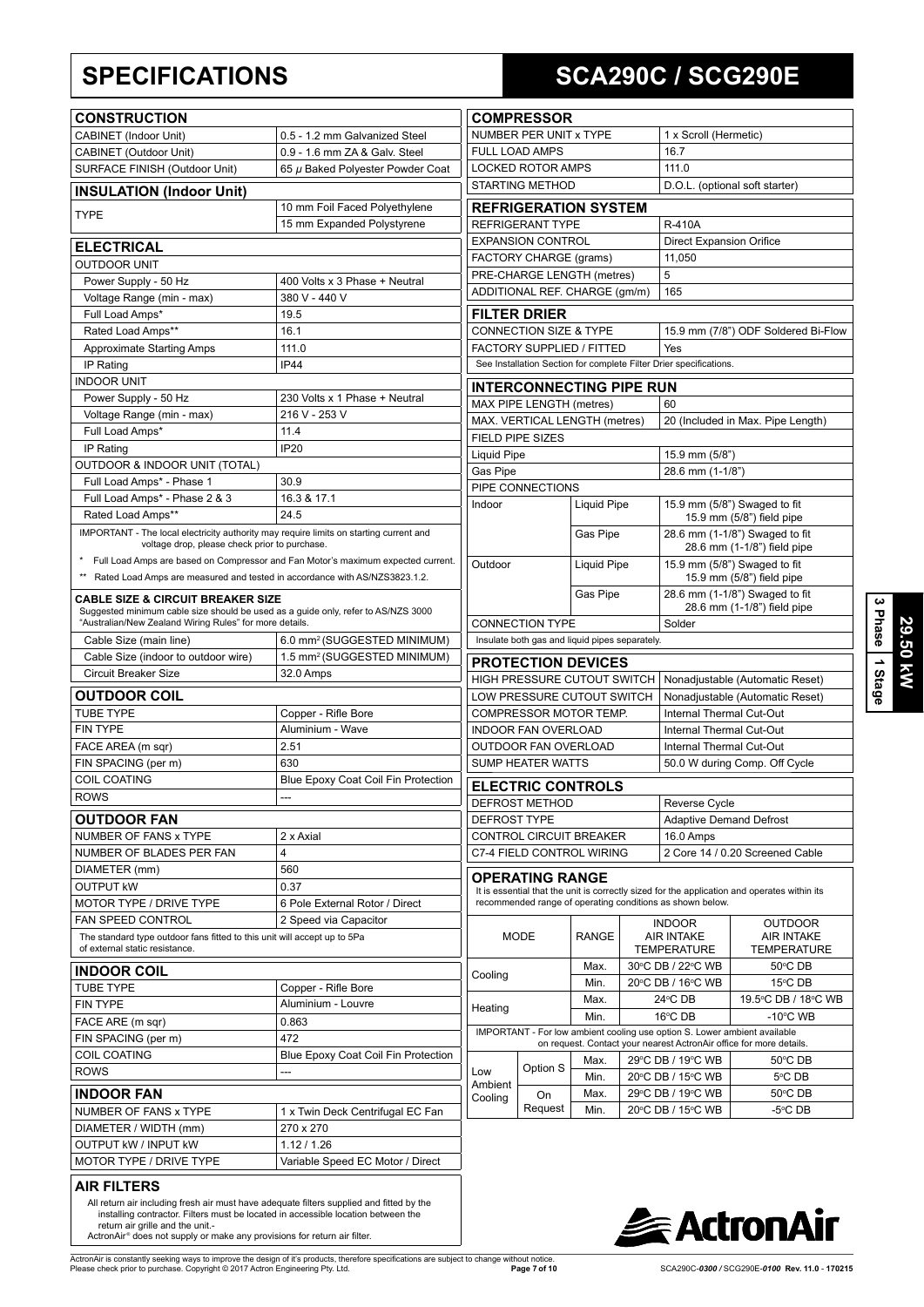

3 Phase 1 Stage **3 Phase 1 Stage** 29.50 kW **29.50 kW**

# **WIRING DIAGRAM SCA290C / SCG290E**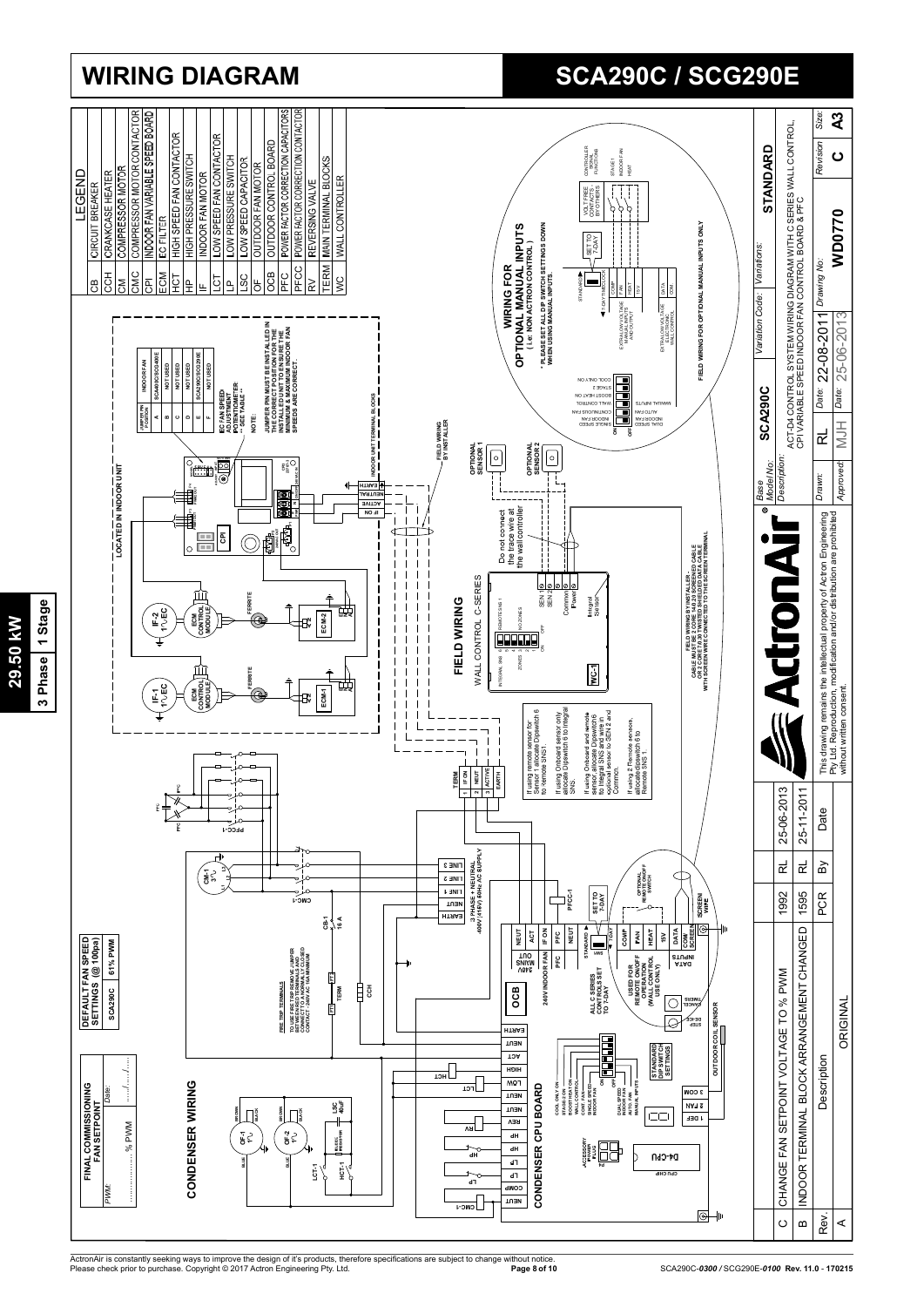# **OUTDOOR UNIT VARIATION SCA290C-H**

## **H** OUTDOOR UNIT - HORIZONTAL DISCHARGE FANS 5 Pa



#### **MINIMUM SERVICE ACCESS CLEARANCES & AIRFLOW SPACE ALLOWANCES**



**PLEASE NOTE THAT UNDER ALL CIRCUMSTANCES, CONDENSER AIR MUST NOT RECIRCULATE BACK ONTO CONDENSER COIL. KEEP ALL CLEARANCES FREE OF ANY OBSTRUCTIONS**

| <b>STACKING OF UNITS</b>                             |                                         |  |  |
|------------------------------------------------------|-----------------------------------------|--|--|
| ONE IN FRONT OF THE OTHER<br>(DISTANCE BET. LF & RF) | SIDE BY SIDE<br>(DISTANCE BET. LF & LR) |  |  |
| 1500 mm                                              | 1000 mm                                 |  |  |



ActronAir is constantly seeking ways to improve the design of it's products, therefore specifications are subject to change without notice.<br>Please check prior to purchase. Copyright © 2017 Actron Engineering Pty. Ltd.